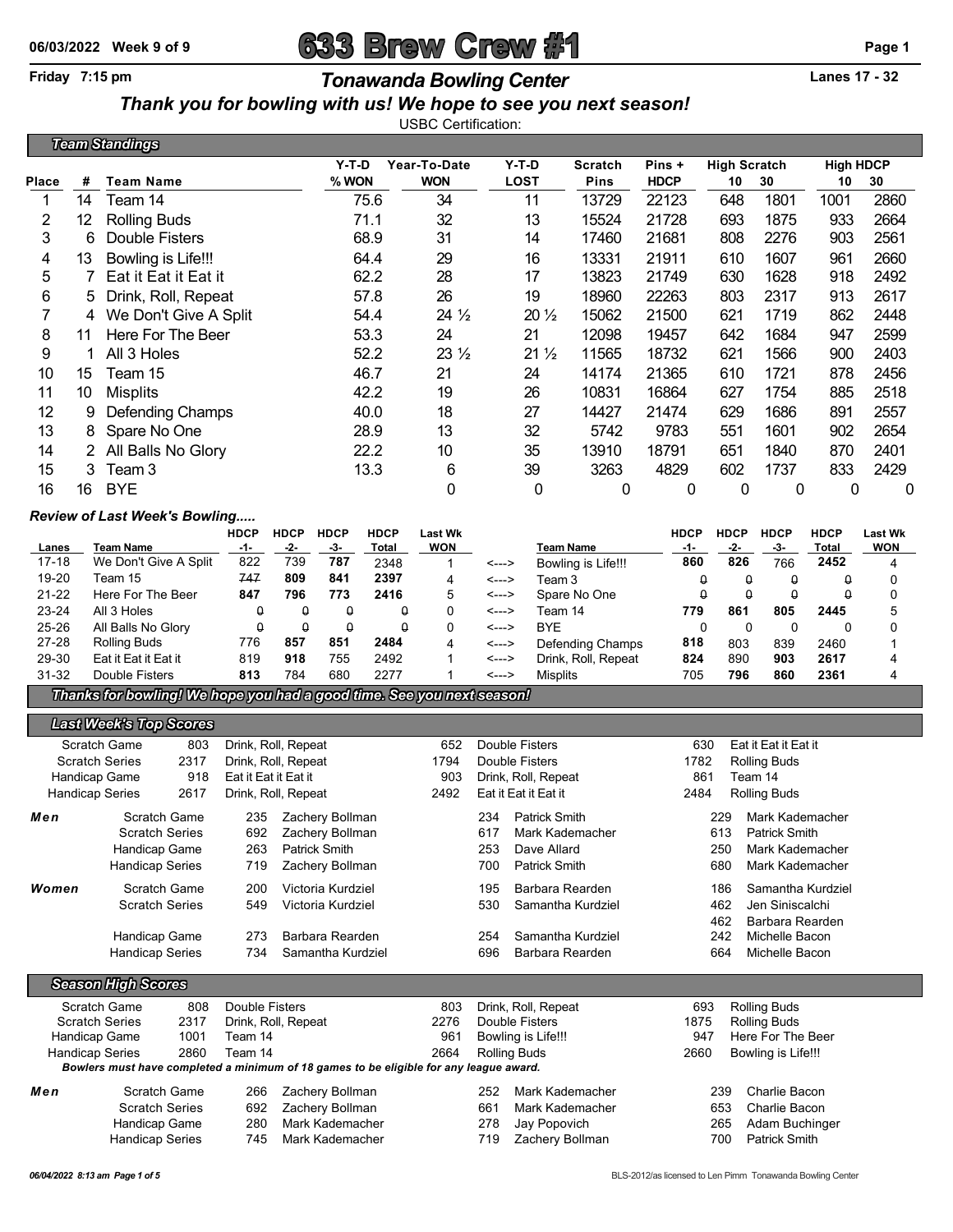| 06/03/2022 | Week 9 of 9 |
|------------|-------------|
|------------|-------------|

*Season High Scores - Continued*

**0633 Brew Crew #1 Page 2** 

Scratch Series 607 Victoria Kurdziel 580 Jen Topick 530 Samantha Kurdziel

*Women* Scratch Game 268 Victoria Kurdziel 231 Jen Topick 195 Barbara Rearden

| Handicap Game                          | 273 | Barbara Rearden<br>272 |                 |           | Yvonne Romney |                 |          | Jen Topick<br>254 |                                                    |                     |                            |  |  |
|----------------------------------------|-----|------------------------|-----------------|-----------|---------------|-----------------|----------|-------------------|----------------------------------------------------|---------------------|----------------------------|--|--|
| <b>Handicap Series</b>                 | 734 | Samantha Kurdziel      | 696             |           |               | Barbara Rearden |          |                   | 254<br>Samantha Kurdziel<br>693<br>Kelli Buchinger |                     |                            |  |  |
| <b>Team Rosters</b>                    |     |                        |                 |           |               |                 |          |                   |                                                    |                     |                            |  |  |
| Name                                   |     |                        | <b>Ave HDCP</b> |           |               | Pins Gms        |          | High<br>Game      | High<br><b>Sers</b>                                | <b>HDCP</b><br>Game | <b>HDCP</b><br><b>Sers</b> |  |  |
| 1 - All 3 Holes                        |     |                        |                 |           |               |                 |          |                   |                                                    |                     |                            |  |  |
| <b>Katie Mikos</b>                     |     |                        | 127             | 73        |               | 2676            | 21       | 153               | 418                                                | 224                 | 610                        |  |  |
| <b>Erik Mikos</b>                      |     |                        | 114             | 86        |               | 2409            | 21       | 167               | 410                                                | 256                 | 677                        |  |  |
| Sarah Walker                           |     |                        | 115             | 85        |               | 2420            | 21       | 170               | 395                                                | 231                 | 653                        |  |  |
| lan Walker                             |     |                        | 129             | 71        |               | 2323            | 18       | 179               | 524                                                | 210                 | 590                        |  |  |
| 2 - All Balls No Glory                 |     |                        |                 |           |               |                 |          |                   |                                                    |                     |                            |  |  |
| Ryan Thuman                            |     |                        | 122             | 78        |               | 2945            | 24       | 157               | 412                                                | 239                 | 658                        |  |  |
| Shannon Thuman                         |     |                        | 151             | 49        |               | 3191            | 21       | 183               | 507                                                | 232                 | 654                        |  |  |
| Jay Topick                             |     |                        | 131             | 69        |               | 3149            | 24       | 187               | 468                                                | 229                 | 653                        |  |  |
| Jen Topick                             |     |                        | 175             | 25        |               | 4202            | 24       | 231               | 580                                                | 254                 | 626                        |  |  |
| 3 - Team 3                             |     |                        |                 |           |               |                 |          |                   |                                                    |                     |                            |  |  |
| Kyle Miller                            |     |                        | 192             | 8         |               | 1154            | 6        | 218               | 590                                                |                     |                            |  |  |
| Terry Smith Jr                         |     |                        | 120             | 80        |               | 0               | 0        | 0                 | $\mathbf 0$                                        |                     |                            |  |  |
| Melanie Smith                          |     |                        | 120             | 80        |               | 0               | 0        | 0                 | 0                                                  |                     |                            |  |  |
| <b>Denielle Miller</b>                 |     |                        | 82              | 118       |               | 247             | 3        | 90                | 247                                                |                     |                            |  |  |
| <b>Chelsea Miller</b>                  |     |                        | 78              | 122       |               | 235             | 3        | 117               | 235                                                |                     |                            |  |  |
| <b>Deonte Matthews</b>                 |     |                        | 151             | 49        |               | 454             | 3        | 174               | 454                                                |                     |                            |  |  |
| 4 - We Don't Give A Split              |     |                        |                 |           |               |                 |          |                   |                                                    |                     |                            |  |  |
| <b>Todd Thuman</b>                     |     |                        | 136             | 64        |               | 3696            | 27       | 177               | 478                                                | 243                 | 682                        |  |  |
| <b>Heather Thuman</b>                  |     |                        | 142             | 58        |               | 3844            | 27       | 172               | 479                                                | 233                 | 633                        |  |  |
| Jen Siniscalchi                        |     |                        | 143             | 57        |               | 3443            | 24       | 182               | 462                                                | 232                 | 639                        |  |  |
| Chris Siniscalchi                      |     |                        | 137             | 63        |               | 3299            | 24       | 187               | 457                                                | 250                 | 646                        |  |  |
| 5 - Drink, Roll, Repeat                |     |                        |                 |           |               |                 |          |                   |                                                    |                     |                            |  |  |
| Samantha Kurdziel                      |     |                        | 137             | 63        |               | 3714            | 27       | 191               | 530                                                | 254                 | 734                        |  |  |
| Victoria Kurdziel                      |     |                        | 184             | 16        |               | 3884            | 21       | 268               | 607                                                | 215                 | 594                        |  |  |
| Zachery Bollman                        |     |                        | 197             | 3         |               | 4140            | 21       | 266               | 692                                                | 244                 | 719                        |  |  |
| <b>Gerald Kurdziel</b>                 |     |                        | 192             | 8         |               | 4034            | 21       | 234               | 643                                                | 250                 | 679                        |  |  |
| <b>Patrick Ball</b>                    |     |                        | 145             | 55        |               | 874             | 6        | 195               | 506                                                |                     |                            |  |  |
| Aaron Simonds                          |     |                        | 216             | 0         |               | 649             | 3        | 248               | 649                                                |                     |                            |  |  |
| Dayna Daugherty                        |     |                        | 186             | 14        |               | 1119            | 6        | 203               | 569                                                |                     |                            |  |  |
| 6 - Double Fisters                     |     |                        | 182             |           |               |                 |          |                   |                                                    |                     |                            |  |  |
| Mark Kademacher<br><b>Scott Letina</b> |     |                        | 170             | 18<br>30  |               | 4391<br>4610    | 24<br>27 | 252<br>200        | 661<br>580                                         | 280<br>234          | 745<br>682                 |  |  |
| <b>Todd Isbrandt</b>                   |     |                        | 157             | 43        |               | 3779            | 24       | 201               | 539                                                | 226                 | 623                        |  |  |
| <b>Mike Knavel</b>                     |     |                        | 123             |           |               | 2600            | 21       | 151               | 417                                                | 210                 | 616                        |  |  |
| Jodie Isbrandt                         |     |                        | 79              | 77<br>121 |               | 237             | 3        | 96                | 237                                                |                     |                            |  |  |
| Dave Wittman                           |     |                        | 209             |           |               | 627             | 3        | 233               | 627                                                |                     |                            |  |  |
| Jay Senozetnik                         |     |                        | 202             | 0<br>0    |               | 1216            | 6        | 232               | 635                                                |                     |                            |  |  |
| 7 - Eat it Eat it Eat it               |     |                        |                 |           |               |                 |          |                   |                                                    |                     |                            |  |  |
| <b>Jill Allard</b>                     |     |                        | 83              | 117       |               | 1994            | 24       | 114               | 290                                                | 234                 | 647                        |  |  |
| Michelle Bacon                         |     |                        | 134             | 66        |               | 3228            | 24       | 173               | 457                                                | 242                 | 664                        |  |  |
| Dave Allard                            |     |                        | 144             | 56        |               | 3463            | 24       | 216               | 469                                                | 253                 | 611                        |  |  |
| Andy Bacon                             |     |                        | 157             | 43        |               | 2987            | 19       | 196               | 493                                                | 242                 | 608                        |  |  |
| 8 - Spare No One                       |     |                        |                 |           |               |                 |          |                   |                                                    |                     |                            |  |  |
| Nicole O'Brien                         |     |                        | 120             | 80        |               | 1080            | 9        | 160               | 410                                                |                     |                            |  |  |
| Sam Thelen                             |     |                        | 115             | 85        |               | 1389            | 12       | 143               | 403                                                |                     |                            |  |  |
| Melissa Cornell                        |     |                        | 122             | 78        |               | 1101            | 9        | 156               | 394                                                |                     |                            |  |  |
| <b>Steve McClellan</b>                 |     |                        | 130             | 70        |               | 1569            | 12       | 185               | 485                                                |                     |                            |  |  |
|                                        |     |                        |                 |           |               |                 |          |                   |                                                    |                     |                            |  |  |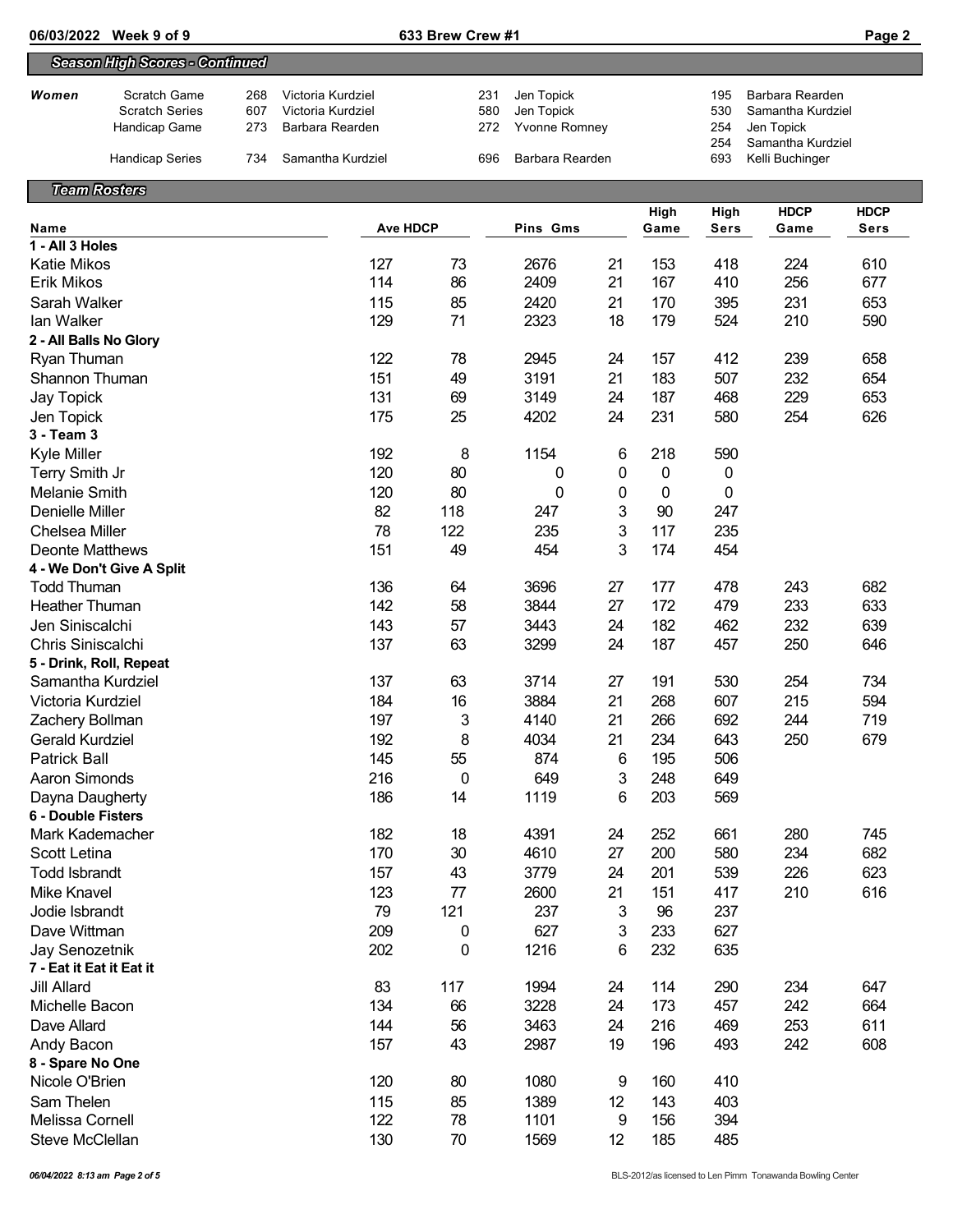| 06/03/2022<br>Week 9 of 9 |                 | 633 Brew Crew #1 |          |                |              |                     | Page 3              |                            |  |
|---------------------------|-----------------|------------------|----------|----------------|--------------|---------------------|---------------------|----------------------------|--|
| Name                      | <b>Ave HDCP</b> |                  | Pins Gms |                | High<br>Game | High<br><b>Sers</b> | <b>HDCP</b><br>Game | <b>HDCP</b><br><b>Sers</b> |  |
| 9 - Defending Champs      |                 |                  |          |                |              |                     |                     |                            |  |
| Amanda Smith              | 119             | 81               | 2866     | 24             | 172          | 448                 | 232                 | 622                        |  |
| Jennifer Edmiston         | 130             | 70               | 3521     | 27             | 175          | 437                 | 228                 | 646                        |  |
| Jeremy Pullano            | 120             | 80               | 2900     | 24             | 151          | 399                 | 227                 | 639                        |  |
| <b>Patrick Smith</b>      | 175             | 25               | 4222     | 24             | 234          | 613                 | 263                 | 700                        |  |
| Megan ???                 | 99              | 101              | 298      | $\mathsf 3$    | 136          | 298                 |                     |                            |  |
| Moriah ???                | 94              | 106              | 284      | 3              | 100          | 284                 |                     |                            |  |
| 10 - Misplits             |                 |                  |          |                |              |                     |                     |                            |  |
| Amanda Jackson            | 99              | 101              | 1493     | 15             | 128          | 359                 | 224                 | 633                        |  |
| Jeff Kroening             | 133             | 67               | 2398     | 18             | 153          | 444                 | 198                 | 578                        |  |
| <b>Rachel Wright</b>      | 115             | 85               | 1729     | 15             | 159          | 416                 | 217                 | 572                        |  |
| <b>Matthew Wright</b>     | 151             | 49               | 2422     | 16             | 183          | 485                 | 207                 | 572                        |  |
| 11 - Here For The Beer    |                 |                  |          |                |              |                     |                     |                            |  |
| Kimberly DeVantier        | 109             | 91               | 2309     | 21             | 162          | 395                 | 234                 | 680                        |  |
| <b>Timothy DeVantier</b>  | 116             | 84               | 2794     | 24             | 154          | 390                 | 235                 | 639                        |  |
| <b>Yvonne Romney</b>      | 122             | 78               | 2575     | 21             | 188          | 409                 | 272                 | 654                        |  |
| Jordan Romney             | 174             | 26               | 1570     | 9              | 277          | 633                 |                     |                            |  |
| 12 - Rolling Buds         |                 |                  |          |                |              |                     |                     |                            |  |
| Jesse Buchinger           | 156             | 44               | 3751     | 24             | 201          | 537                 | 240                 | 669                        |  |
| Kelli Buchinger           | 124             | 76               | 2620     | 21             | 160          | 450                 | 241                 | 693                        |  |
| Adam Buchinger            | 172             | 28               | 3613     | 21             | 231          | 572                 | 265                 | 674                        |  |
| Kasey Buchinger           | 119             | 81               | 2142     | 18             | 159          | 402                 | 239                 | 663                        |  |
| Carl Graff                | 176             | 24               | 528      | $\mathfrak{3}$ | 192          | 528                 |                     |                            |  |
| Fran Buchinger            | 165             | 35               | 2983     | 18             | 217          | 583                 | 246                 | 639                        |  |
| 13 - Bowling is Life!!!   |                 |                  |          |                |              |                     |                     |                            |  |
| Evan Kolber               | 148             | 52               | 4004     | 27             | 203          | 517                 | 231                 | 625                        |  |
| <b>Caroline Gerwitz</b>   | 122             | 78               | 3176     | 26             | 149          | 414                 | 222                 | 649                        |  |
| Joe Peluso                | 131             | 69               | 3422     | 26             | 176          | 455                 | 247                 | 657                        |  |
| Jen Bellassai             | 93              | 107              | 1964     | 21             | 128          | 302                 | 219                 | 626                        |  |
| 14 - Team 14              |                 |                  |          |                |              |                     |                     |                            |  |
| <b>Rich Rearden</b>       | 143             | 57               | 3883     | 27             | 174          | 481                 | 233                 | 658                        |  |
| Barbara Rearden           | 125             | 75               | 3395     | 27             | 195          | 462                 | 273                 | 696                        |  |
| <b>Brian Foti</b>         | 127             | 73               | 3062     | 24             | 169          | 430                 | 247                 | 649                        |  |
| Jen Foti                  | 113             | 87               | 2723     | 24             | 168          | 482                 | 224                 | 610                        |  |
| 15 - Team 15              |                 |                  |          |                |              |                     |                     |                            |  |
| Jay Popovich              | 148             | 52               | 4014     | 27             | 220          | 502                 | 278                 | 676                        |  |
| Nina Lomeo                | 96              | 104              | 2222     | 23             | 133          | 346                 | 205                 | 592                        |  |
| Jessica Popovich          | 101             | 99               | 2735     | 27             | 130          | 349                 | 231                 | 652                        |  |
| Charlie Bacon             | 179             | 21               | 4858     | 27             | 239          | 653                 | 232                 | 641                        |  |
| 16 - BYE                  |                 |                  |          |                |              |                     |                     |                            |  |

### *Temporary Substitutes Division 1: Enter Div Label*

#### *Men Division 1: Enter Div Label*

|                                |                 |    |          |   | High     | High | <b>HDCP</b> | <b>HDCP</b>                                               |     |     |     |       | <b>HDCP</b> |
|--------------------------------|-----------------|----|----------|---|----------|------|-------------|-----------------------------------------------------------|-----|-----|-----|-------|-------------|
| Name                           | <b>Ave HDCP</b> |    | Pins Gms |   | Game     | Sers | Game        | <b>Sers</b>                                               | -1- | -2- | -3- | Total | Total       |
| Jacob Altmire                  | 120             | 80 | 0        | 0 | 0        | 0    |             |                                                           |     |     |     |       |             |
| Mike Ayanbadejo                | 120             | 80 |          | 0 | 0        | 0    |             |                                                           |     |     |     |       |             |
| Scott Banks                    | 120             | 80 |          | 0 | 0        |      |             |                                                           |     |     |     |       |             |
| <b>Brian Barrows</b>           | 120             | 80 |          | 0 | 0        |      |             |                                                           |     |     |     |       |             |
| <b>Tim Belczak</b>             | 120             | 80 | 0        | 0 | 0        |      |             |                                                           |     |     |     |       |             |
| Adam Bonk                      | 120             | 80 | 0        | 0 | 0        |      |             |                                                           |     |     |     |       |             |
| Robert Burr-Tiggs              | 120             | 80 |          | 0 | 0        |      |             |                                                           |     |     |     |       | 0           |
| Ron Cable                      | 120             | 80 |          | 0 | 0        |      |             |                                                           |     |     |     |       | 0           |
| <b>Bill Cirocco</b>            | 120             | 80 |          | 0 | $\Omega$ |      |             |                                                           |     |     |     |       | 0           |
| William Cirocco                | 120             | 80 |          | 0 | 0        |      |             |                                                           |     |     |     |       |             |
| Michael Coffaro                | 120             | 80 | 0        | 0 | 0        |      |             |                                                           |     |     |     |       |             |
| Mike Colletti                  | 120             | 80 |          | 0 | 0        |      |             |                                                           |     |     |     |       |             |
| <b>Michael Cone</b>            | 120             | 80 |          | 0 | 0        |      |             |                                                           |     |     |     |       |             |
| Benjamin Cranston              | 120             | 80 | 0        | 0 | 0        |      |             |                                                           |     |     |     |       | 0           |
| David Cross                    | 120             | 80 | 0        | 0 | 0        | 0    |             |                                                           |     |     |     |       | 0           |
| 06/04/2022 8:13 am Page 3 of 5 |                 |    |          |   |          |      |             | BLS-2012/as licensed to Len Pimm Tonawanda Bowling Center |     |     |     |       |             |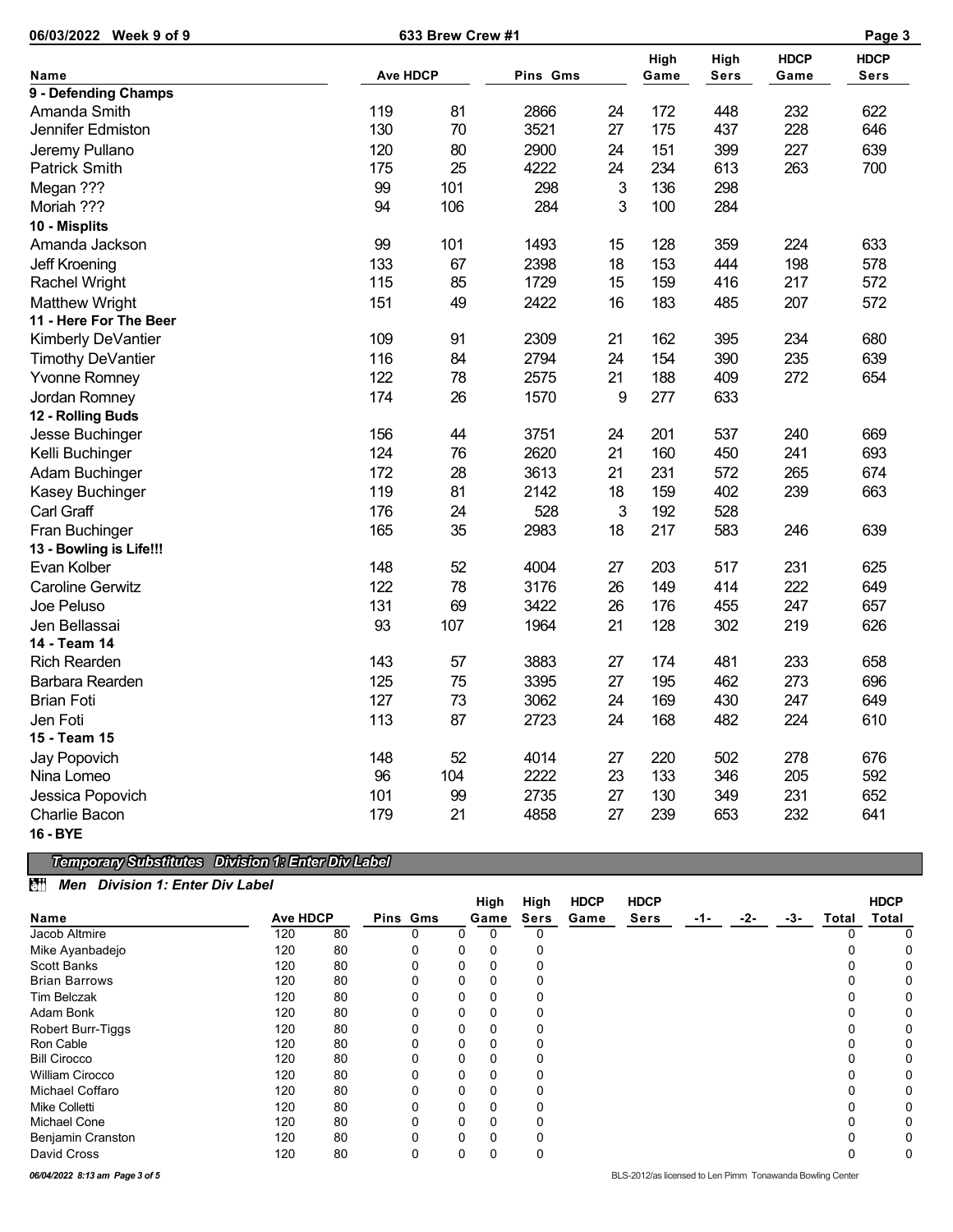| 06/03/2022 Week 9 of 9                             |                 |    |          |   | Page 4      |             |             |             |     |       |     |              |              |
|----------------------------------------------------|-----------------|----|----------|---|-------------|-------------|-------------|-------------|-----|-------|-----|--------------|--------------|
|                                                    |                 |    |          |   | High        | High        | <b>HDCP</b> | <b>HDCP</b> |     |       |     |              | <b>HDCP</b>  |
| Name                                               | <b>Ave HDCP</b> |    | Pins Gms |   | Game        | <b>Sers</b> | Game        | Sers        | -1- | $-2-$ | -3- | <b>Total</b> | <b>Total</b> |
| Jason Crossett                                     | 120             | 80 | 0        | 0 | 0           | 0           |             |             |     |       |     | 0            | 0            |
| John Crossett                                      | 120             | 80 | 0        | 0 | 0           | 0           |             |             |     |       |     | 0            | 0            |
| Ryan Delmar                                        | 120             | 80 | 0        | 0 | 0           | 0           |             |             |     |       |     | 0            | 0            |
| Tony Do                                            | 120             | 80 | 0        | 0 | 0           | 0           |             |             |     |       |     | 0            | 0            |
| Scott Escobar                                      | 120             | 80 | 0        | 0 | 0           | 0           |             |             |     |       |     | 0            | 0            |
| Matt Fantini                                       | 120             | 80 | 0        | 0 | 0           | 0           |             |             |     |       |     | 0            | 0            |
| <b>Brad Felton</b>                                 | 120             | 80 | 0        | 0 | 0           | 0           |             |             |     |       |     | 0            | 0            |
| <b>Terry Felton</b>                                | 120             | 80 | 0        | 0 | 0           | 0           |             |             |     |       |     | 0            | 0            |
| Fred Frank                                         | 120             | 80 | 0        | 0 | 0           | 0           |             |             |     |       |     | 0            | 0            |
| Dan Gestwick                                       | 120             | 80 | 0        | 0 | 0           | 0           |             |             |     |       |     | 0            | 0            |
| Mike Giuseppetti                                   | 120             | 80 | 0        | 0 | $\mathbf 0$ | 0           |             |             |     |       |     | 0            | 0            |
| Mike Gullia                                        | 120             | 80 | 0        | 0 | 0           | 0           |             |             |     |       |     | 0            | 0            |
| Michael Harrington                                 | 120             | 80 | 0        | 0 | 0           | 0           |             |             |     |       |     | 0            | 0            |
| Dan Hensel                                         | 120             | 80 | 0        | 0 | $\mathbf 0$ | 0           |             |             |     |       |     | 0            | 0            |
| Don Hensel                                         | 120             | 80 | 0        | 0 | 0           | 0           |             |             |     |       |     | 0            | 0            |
| Erik Hjalmarson                                    | 120             | 80 | 0        | 0 | 0           | 0           |             |             |     |       |     | 0            | 0            |
| Tim Hooper                                         | 120             | 80 | 0        | 0 | $\mathbf 0$ | 0           |             |             |     |       |     | 0            | 0            |
| Leonard Jacuzzo                                    | 120             | 80 | 0        | 0 | 0           | 0           |             |             |     |       |     | 0            | 0            |
| Scott Jeriorski                                    | 120             | 80 | 0        | 0 | 0           | 0           |             |             |     |       |     | 0            | 0            |
| Dave Kirchner                                      | 120             | 80 | 0        | 0 | $\mathbf 0$ | 0           |             |             |     |       |     | 0            | 0            |
| Nate Knack                                         | 120             | 80 | 0        | 0 | 0           | 0           |             |             |     |       |     | 0            | 0            |
| Tom Krasinski                                      | 120             | 80 | 0        | 0 | 0           | 0           |             |             |     |       |     | 0            | 0            |
| Chris Leonard                                      | 120             | 80 | 0        | 0 | $\mathbf 0$ | 0           |             |             |     |       |     | 0            | 0            |
| <b>Samuel Matthews</b>                             | 120             | 80 | 0        | 0 | 0           | 0           |             |             |     |       |     | 0            | 0            |
| Steve McClellan                                    | 120             | 80 | 0        | 0 | 0           | 0           |             |             |     |       |     | 0            | 0            |
| Eric Militello                                     | 120             | 80 | 0        | 0 | $\mathbf 0$ | 0           |             |             |     |       |     | 0            | 0            |
| <b>Ryan Miller</b>                                 | 120             | 80 | 0        | 0 | 0           | 0           |             |             |     |       |     | 0            | 0            |
| <b>Brian Milleville</b>                            | 120             | 80 | 0        | 0 | 0           | 0           |             |             |     |       |     | 0            | 0            |
| Greg Nye                                           | 120             | 80 | 0        | 0 | $\mathbf 0$ | 0           |             |             |     |       |     | 0            | 0            |
| Dave OConnor                                       | 120             | 80 | 0        | 0 | 0           | 0           |             |             |     |       |     | 0            | 0            |
| Sam Pacioni                                        | 120             | 80 | 0        | 0 | $\mathbf 0$ | 0           |             |             |     |       |     | 0            | 0            |
| Alex Placito                                       | 120             | 80 | 0        | 0 | 0           | 0           |             |             |     |       |     | 0            | 0            |
| Jeremy Pullano                                     | 120             | 80 | 0        | 0 | 0           | 0           |             |             |     |       |     | 0            | 0            |
| <b>Alfred Quenneville</b>                          | 120             | 80 | 0        | 0 | $\mathbf 0$ | 0           |             |             |     |       |     | 0            | 0            |
| Doug Recore                                        | 120             | 80 | 0        | 0 | $\mathbf 0$ | 0           |             |             |     |       |     | 0            | 0            |
| Kyle Renner                                        | 120             | 80 | 0        | 0 | 0           | 0           |             |             |     |       |     | 0            | 0            |
| Jon Scalisi                                        | 120             | 80 | 0        | 0 | $\mathbf 0$ | 0           |             |             |     |       |     | 0            | 0            |
| Maria Sciandra                                     | 120             | 80 | 0        | 0 | 0           | 0           |             |             |     |       |     | 0            | 0            |
| Rob Scott                                          | 120             | 80 | 0        | 0 | 0           | 0           |             |             |     |       |     | 0            | 0            |
| <b>Rob Severin</b>                                 | 120             | 80 | 0        | 0 | 0           | 0           |             |             |     |       |     | 0            | 0            |
| Terry Smith Sr                                     | 151             | 49 | 453      | 3 | 162         | 453         |             |             |     |       |     | 0            | U            |
| Eric Stellrecht                                    | 120             | 80 | 0        | 0 | 0           | 0           |             |             |     |       |     | 0            | 0            |
| Marc Stellrecht                                    | 120             | 80 | 0        | 0 | 0           | 0           |             |             |     |       |     | 0            | 0            |
| Frank Tilleli                                      | 120             | 80 | 0        | 0 | 0           | 0           |             |             |     |       |     | 0            | 0            |
|                                                    |                 |    | 0        |   | 0           | 0           |             |             |     |       |     | 0            | 0            |
| Dave Tolkas                                        | 120             | 80 |          | 0 |             |             |             |             |     |       |     |              |              |
| Robert Turnquist                                   | 120             | 80 | 0        | 0 | 0           | 0           |             |             |     |       |     | 0            | 0            |
| Tyler Utz                                          | 120             | 80 | 0        | 0 | 0<br>0      | 0           |             |             |     |       |     | 0<br>0       | 0            |
| Mark Utzig                                         | 120             | 80 | 0        | 0 |             | 0           |             |             |     |       |     |              | 0            |
| Sean Wall                                          | 120             | 80 | 0        | 0 | 0           | 0           |             |             |     |       |     | 0            | 0            |
| Steven Wilser                                      | 120             | 80 | 0        | 0 | 0           | 0           |             |             |     |       |     | 0            | 0            |
| Greg Zorn                                          | 120             | 80 | 0        | 0 | 0           | 0           |             |             |     |       |     | 0            | 0            |
| ngan p<br><b>Women</b> Division 1: Enter Div Label |                 |    |          |   |             |             |             |             |     |       |     |              |              |

|                                |                 |    |          |   | High | High     | <b>HDCP</b> | <b>HDCP</b>                                               |     |     |     |       | <b>HDCP</b> |
|--------------------------------|-----------------|----|----------|---|------|----------|-------------|-----------------------------------------------------------|-----|-----|-----|-------|-------------|
| Name                           | <b>Ave HDCP</b> |    | Pins Gms |   | Game | Sers     | Game        | <b>Sers</b>                                               | -1- | -2- | -3- | Total | Total       |
| Racheal Barrabugh              | 120             | 80 | 0        |   |      | 0        |             |                                                           |     |     |     |       |             |
| Racheal Barraclough            | 120             | 80 | 0        | 0 | 0    | 0        |             |                                                           |     |     |     |       |             |
| Erin Binga                     | 120             | 80 | 0        | 0 | 0    | 0        |             |                                                           |     |     |     |       |             |
| Mark Boit                      | 120             | 80 | 0        | 0 |      | 0        |             |                                                           |     |     |     |       |             |
| Renee Burr-Tiggs               | 120             | 80 | 0        | 0 |      | 0        |             |                                                           |     |     |     |       |             |
| Rachel Cirocco                 | 120             | 80 | 0        | 0 | 0    | 0        |             |                                                           |     |     |     |       |             |
| Shawna Clair                   | 120             | 80 | 0        | 0 | U    | 0        |             |                                                           |     |     |     |       |             |
| Jennifer Cone                  | 120             | 80 | 0        | 0 | 0    | 0        |             |                                                           |     |     |     |       |             |
| Julie Cornell                  | 120             | 80 | 0        | 0 |      |          |             |                                                           |     |     |     |       |             |
| Julie Cornell                  | 120             | 80 | 0        | 0 |      |          |             |                                                           |     |     |     |       |             |
| <b>Kate Cross</b>              | 120             | 80 | 0        | 0 |      | 0        |             |                                                           |     |     |     |       |             |
| Amber Crossett                 | 120             | 80 | 0        | 0 | 0    | 0        |             |                                                           |     |     |     |       |             |
| Mary Beth Crossett             | 120             | 80 | 0        | 0 | 0    | 0        |             |                                                           |     |     |     |       |             |
| Elizabeth Delano               | 120             | 80 | 0        | 0 | 0    | 0        |             |                                                           |     |     |     |       |             |
| Jocelyn Delmar                 | 120             | 80 | 0        | 0 | 0    | $\Omega$ |             |                                                           |     |     |     | 0     |             |
| 06/04/2022 8:13 am Page 4 of 5 |                 |    |          |   |      |          |             | BLS-2012/as licensed to Len Pimm Tonawanda Bowling Center |     |     |     |       |             |